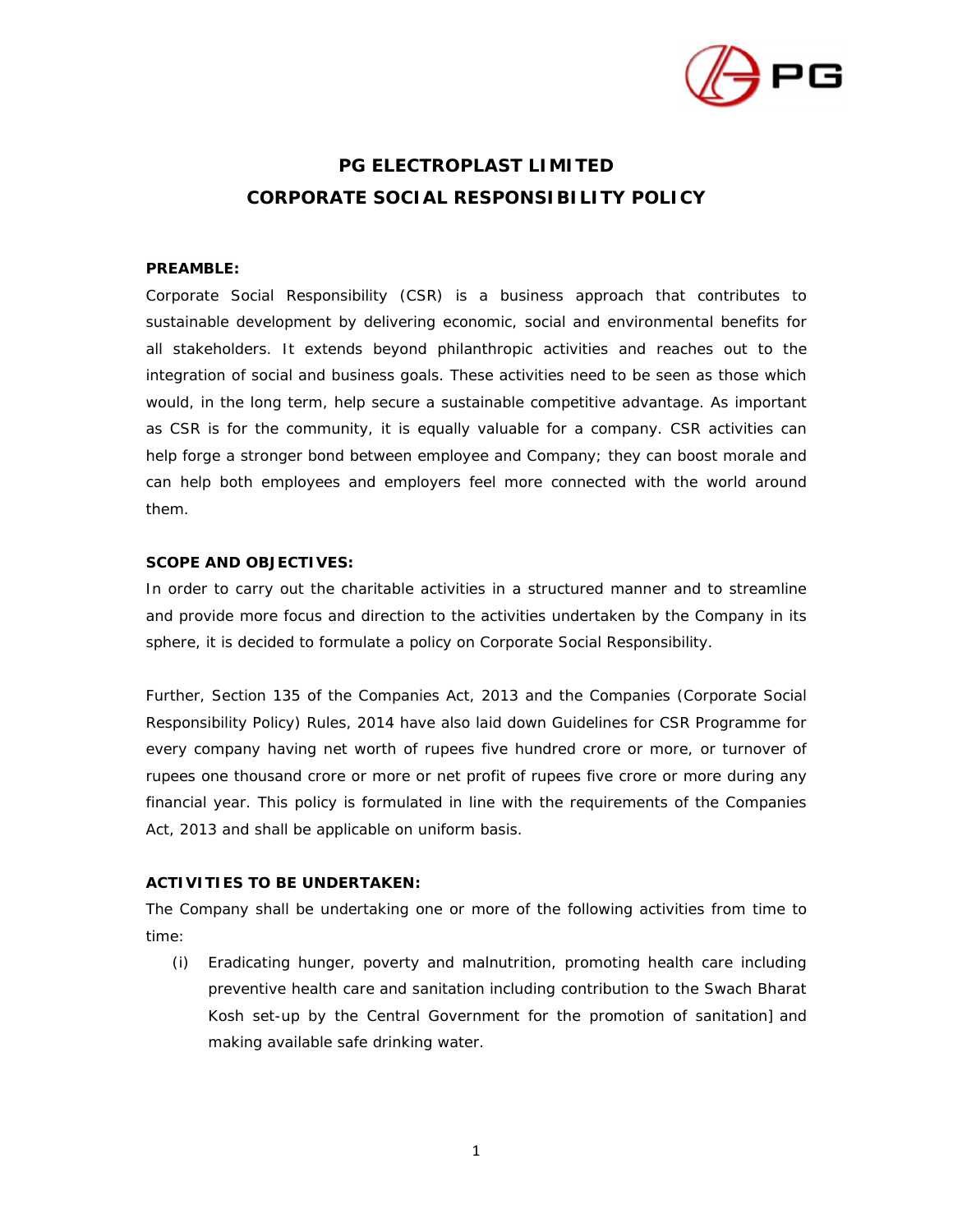

- (ii) Promoting education, including special education and employment enhancing vocation skills especially among children, women, elderly and the differently abled and livelihood enhancement projects.
- (iii) Promoting gender equality, empowering women, setting up homes and hostels for women and orphans; setting up old age homes, day care centres and such other facilities for senior citizens and measures for reducing inequalities faced by socially and economically backward groups.
- (iv) Ensuring environmental sustainability, ecological balance, protection of flora and fauna, animal welfare, agroforestry, conservation of natural resources and maintaining quality of soil, air and water - including contribution to the Clean Ganga Fund set-up by the Central Government for rejuvenation of river Ganga.
- (v) Protection of national heritage, art and culture including restoration of buildings and sites of historical importance and works of art; setting up public libraries; promotion and development of traditional art and handicrafts;
- (vi) Measures for the benefit of armed forces veterans, war widows and their dependents;
- (vii) Training to promote rural sports, nationally recognised sports, Paralympic sports and Olympic sports
- (viii)Contribution to the prime minister's national relief fund or any other fund set up by the central govt. for socio economic development and relief and welfare of the schedule caste, tribes, other backward classes, minorities and women;
- (ix) Contributions or funds provided to technology incubators located within academic institutions which are approved by the central govt;
- (x) Rural development projects;
- (xi) Slum area development

#### **THE GEOGRAPHIC REACH:**

The Act provides that the Company shall give preference to the local area and areas around it where it operates, for spending the amount earmarked for Corporate Social Responsibility. The Company will thus, give preference to conducting CSR activities in the state of Uttar Pradesh, Delhi and Maharashtra, herein the Company has its operations. However, the Committee may identify such areas other than stated above, as it may deem fit, and recommend it to the Board for undertaking CSR activities.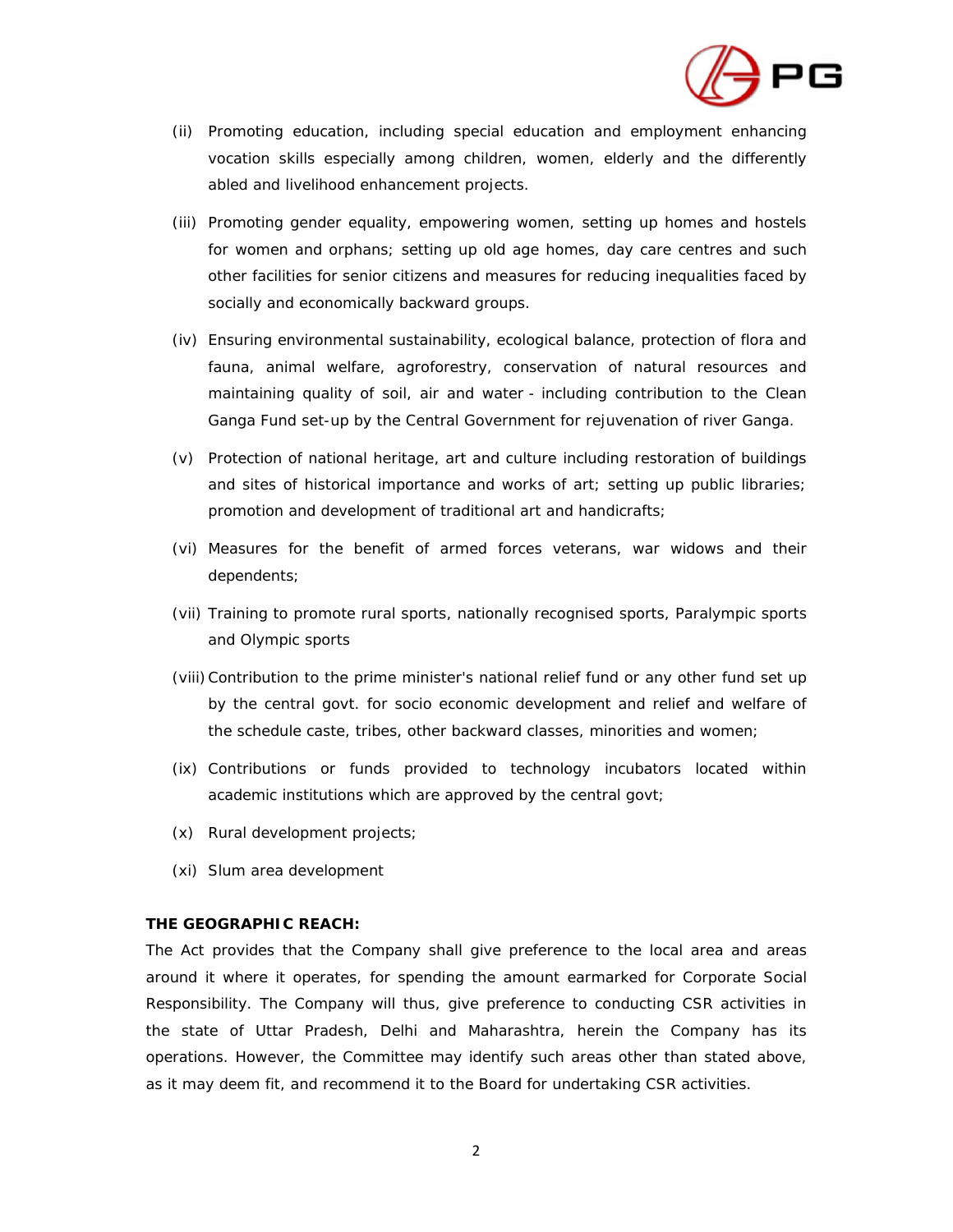

## **ALLOCATION OF CSR EXPENDITURE:**

For achieving its CSR objectives through implementation of meaningful & sustainable CSR programmes, the Company shall endeavour to allocate the following as its Annual CSR expenditure:

- (i) 2% of average net profits made during the three immediately preceding financial years, as prescribed under the Companies Act, 2013 and the Rules; or
- (ii) However, at the recommendation of the CSR committee, the Board may decide to spend more amounts.

## **COMPUTATION OF NET PROFIT:**

Average Net Profit shall be calculated in accordance with the provisions of section 198 of Companies Act, 2013.

## **MODE OF IMPLEMENTATION:**

- a) The Board of a company may decide to undertake its CSR activities approved by the CSR Committee, either directly or through:
	- (i) a company established under section 8 of the Act or a registered trust or a registered society, established by the company, either singly or along with any other company, or
	- (ii) a company established under section 8 of the Act or a registered trust or a registered society, established by the Central Government or State Government or any entity established under an Act of Parliament or a State legislature, or
	- (iii)a company established under section 8 of the Act or a registered trust or a registered society, other than those specified in (i) and (ii), such company or trust or society shall have an established track record of three years in undertaking similar programs or projects; and the company has specified the projects or programs to be undertaken, the modalities of utilisation of funds of such projects and programs and the monitoring and reporting mechanism.
- b) The allocated CSR Expenditure shall only be utilized for CSR activities undertaken within India, which are not exclusively for the benefit of employees of the Company or their family members.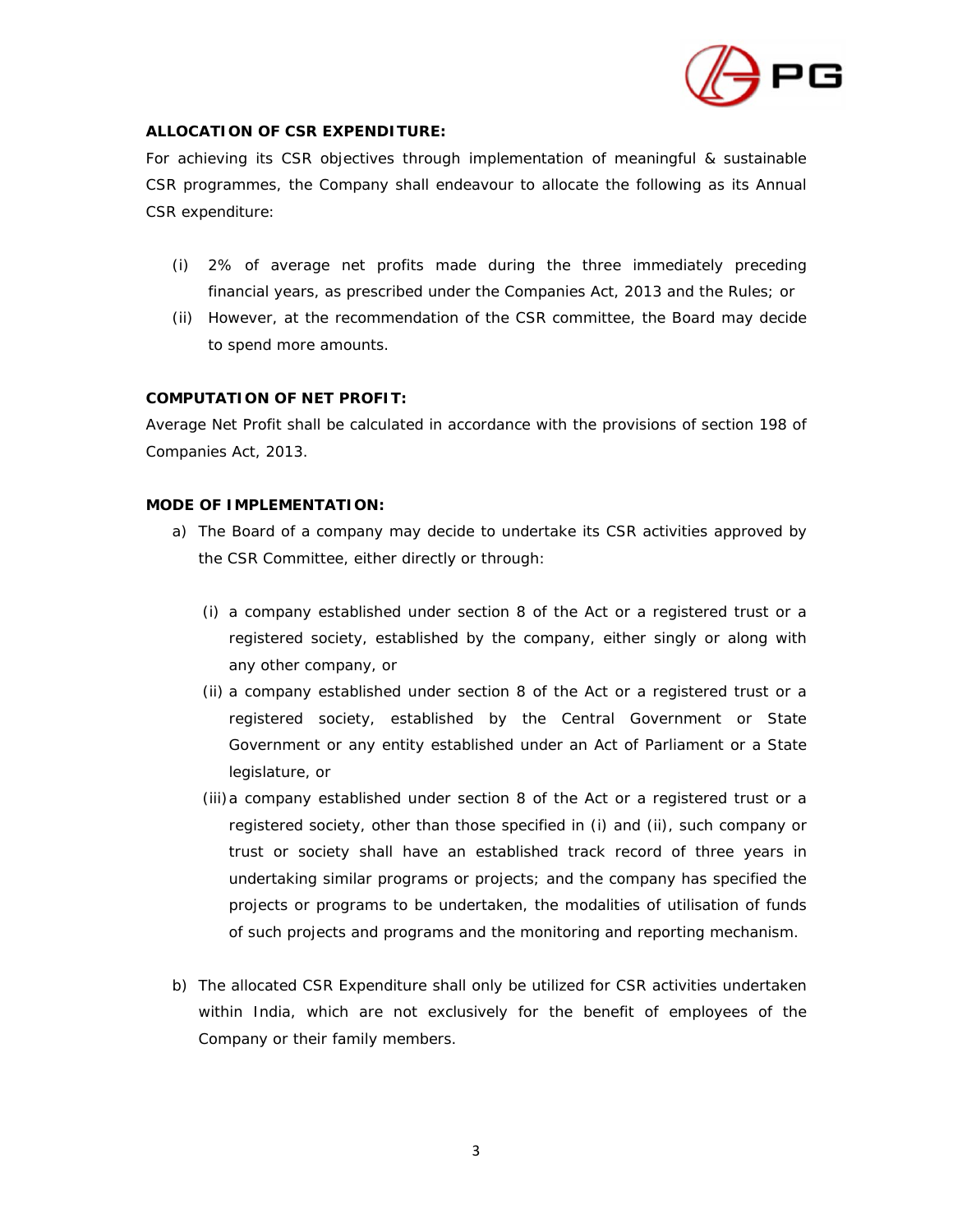

- c) Contribution of any amount directly or indirectly to any political party shall not be considered as CSR activity.
- d) The Company may build CSR capacities of its own personnel as well as those of its implementing agencies through institutions with established track records of at least three financial years but such expenditure (including expenditure on administrative overheads) shall not exceed five percent of total CSR expenditure of the company in one financial year.
- e) The surplus arising out of the CSR projects or programs or activities shall not form part of the business profit of a company.

## **ROLE OF BOARD OF DIRECTORS:**

- (a) Approval of CSR Policy after considering recommendations of CSR Committee.
- (b) Contents of CSR Policy on company's website.
- (c) Ensuring CSR Policy activities are undertaken by the Company.

### **CSR MONITORING AND REPORTING MECHANISM:**

The CSR Committee shall monitor the amount of expenditure as approved by the Board of Company. Apart from the above, the Directors' Report of the Company shall include an annual report on CSR containing the particulars in the prescribed format.

### **DISPLAY OF THE CSR POLICY ON THE WEBSITE OF THE COMPANY:**

The Board of Directors of the company shall, after taking into account the recommendations of CSR Committee, approve the CSR Policy for the company and ensure such policy to be displayed on the company's website.

### **AMENDMENT TO THE POLICY:**

The Board of Directors may amend this Policy from time to time as the situation warrants and as may be recommended by the CSR Committee. Any or all provisions of CSR Policy would be subjected to revision/amendment in accordance with the regulations on the subject as may be issued from relevant statutory authorities, from time to time.